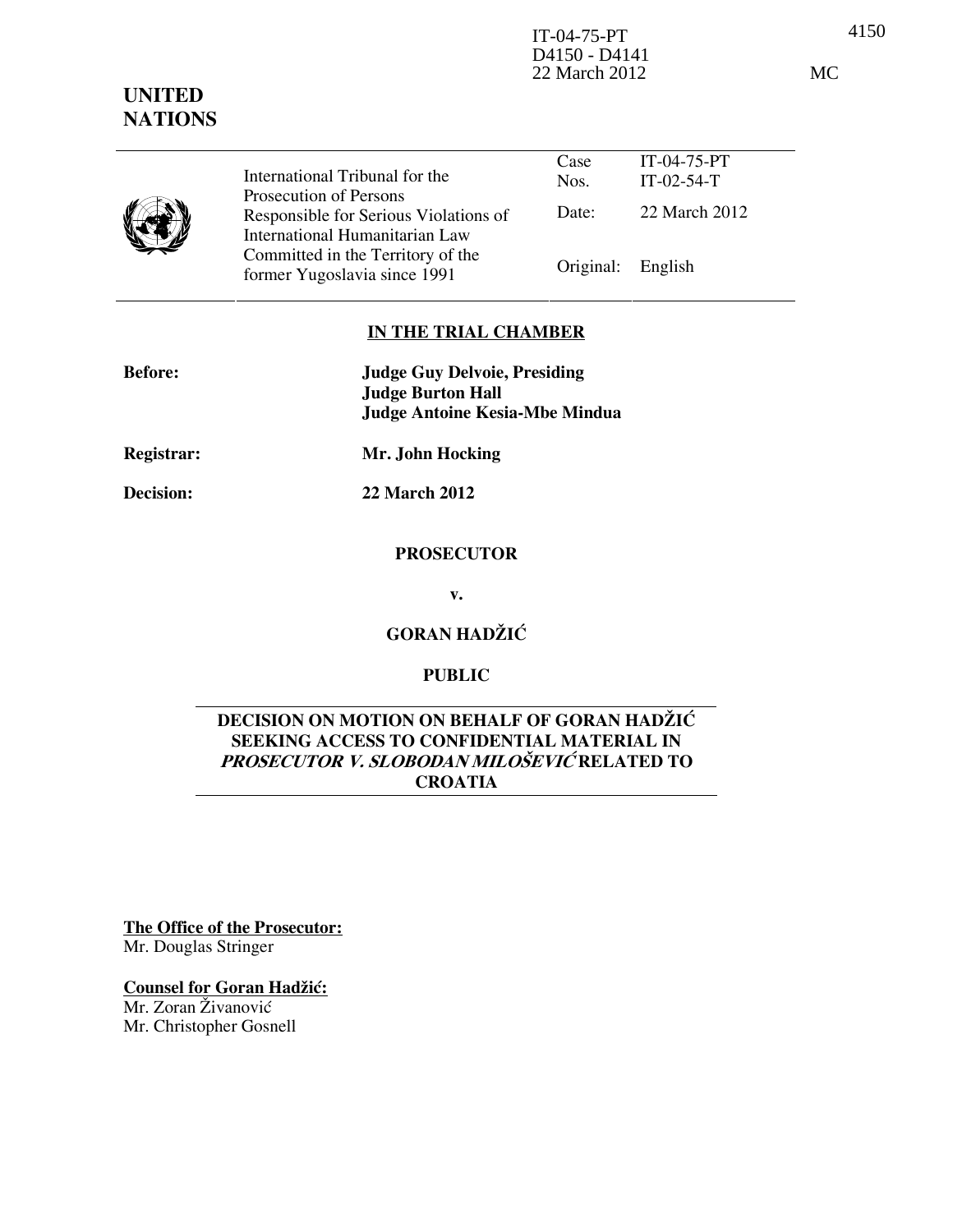1. THIS TRIAL CHAMBER of the International Tribunal for the Prosecution of Persons Responsible for Serious Violations of International Humanitarian Law Committed in the Territory of the former Yugoslavia since 1991 ("Tribunal") is seised of the "Defence Motion on Behalf of Goran Hadžić Seeking Access to All Confidential Material in Prosecution v. Slobodan Milošević Related to Croatia", filed by Goran Hadžić ("Hadžić") on 3 February 2012 ("Motion"). On 17 February 2012, the Prosecution filed the "Prosecution Response to Defence Motion for Access to Confidential Material in S. Milošević Related to Croatia."

### A. Submissions

2. Hadžić seeks access to all confidential information in the case the *Prosecutor v. Slobodan Milošević*, namely (a) confidential documents disclosed pursuant to Rule  $66(A)(i)$  of the Rules of Procedure and Evidence ("Rules") in respect to Croatia, (b) transcripts from all closed and private sessions, (c) confidential exhibits, and (d) confidential filings.<sup>1</sup> In support of his request, Hadžić submits that such material is necessary for the preparation of his defence because there is temporal and geographical overlap between his case and the *Slobodan Milošević* case, in relation to crimes allegedly committed in Croatia.<sup>2</sup> Hadžić also submits that the indictments in both cases allege that Hadžić and Slobodan Milošević were members of the same joint criminal enterprise.<sup>3</sup> Hadžić further submits that these cases overlap because the indictments in both cases charge the accused with individual criminal responsibility under Article 7(3) of the Statute for having directed, commanded, controlled, or otherwise exercised effective control over Serb Forces.<sup>4</sup>

3. The Prosecution responds that it does not oppose Hadžić's request for access to confidential information relating to Croatia in the *Slobodan Milošević* case,<sup>5</sup> "provided the Chamber modifies existing protective measures and establishes clear conditions to protect the safety and security of witnesses and to guard against improper disclosure to third parties."<sup>6</sup> The Prosecution argues that Hadžić should not be granted access to *ex parte* material because he fails to meet the higher standard required to establish a legitimate forensic interest in accessing *ex parte* material.<sup>7</sup> The Prosecution also argues that Hadžić should not be granted access to certain categories of confidential *inter partes* material that lack evidentiary value.<sup>8</sup> The Prosecution's position is that

<sup>1</sup> Motion, para. 3.

<sup>2</sup> Motion, paras 6-7.

<sup>3</sup> Motion, paras 6, 8.

<sup>4</sup> Motion, paras 9-10.

<sup>5</sup> Response, paras 1, 5-7.

<sup>6</sup> Response, para. 1.

<sup>7</sup> Response, paras 1, 12.

<sup>8</sup> Response, paras 1, 11.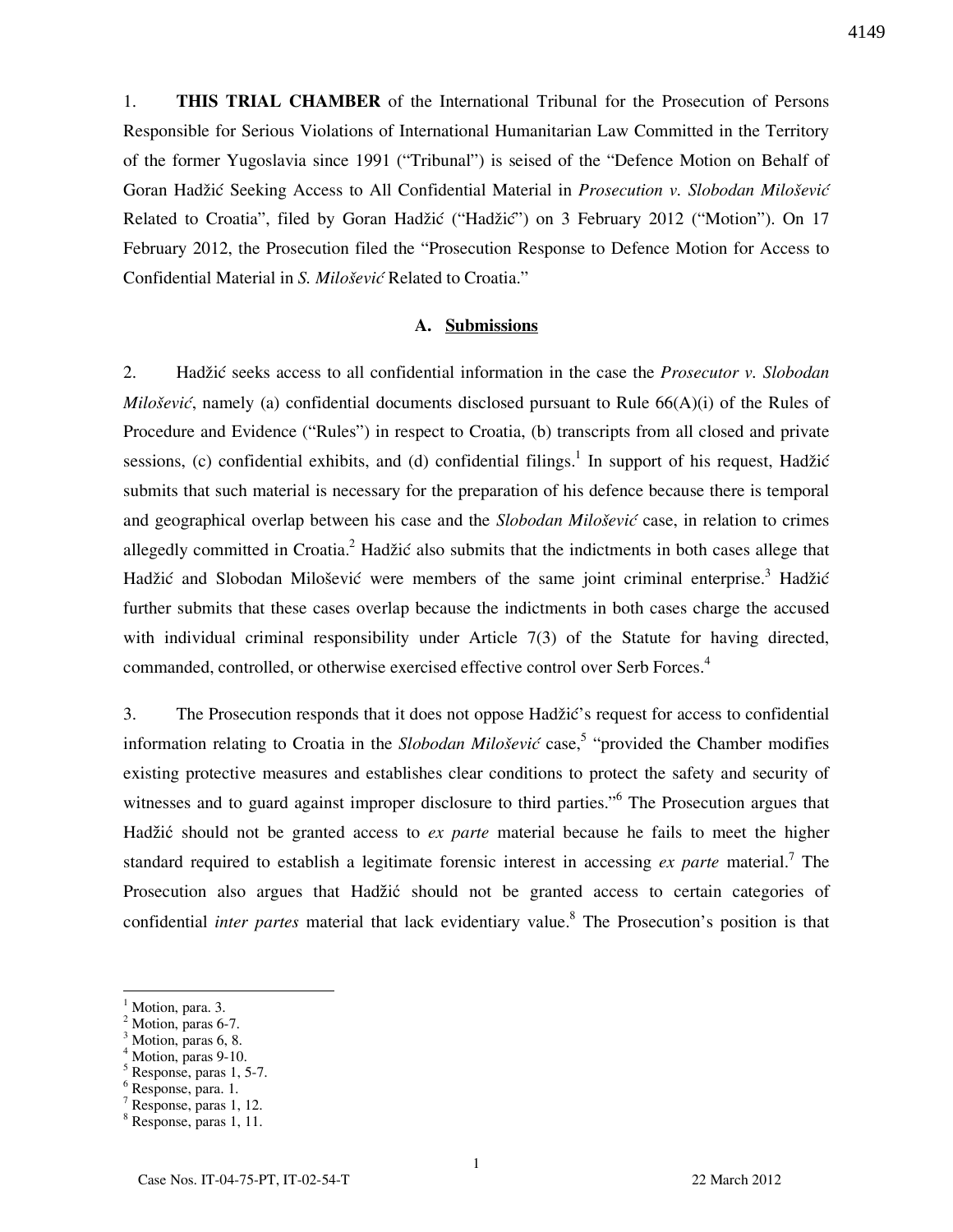access to confidential *inter partes* Rule 70 and delayed disclosure materials should be withheld for the time being. $9$ 

## B. Applicable Law

4. Rule 78 of the Rules provides that "[a]ll proceedings before a Trial Chamber, other than deliberations of the Chamber, shall be held in public, unless otherwise provided." The Chamber observes that generally "[a] party is always entitled to seek material from any source to assist in the preparation of his case."<sup>10</sup> In exceptional circumstances, however, a Chamber may restrict the access of the public, as well as the access of a party, to certain material under the provisions of the Rules.<sup>11</sup> Such confidential material can be categorised into three types: *inter partes, ex parte,* and Rule 70.

5. In determining whether a party must be given access to confidential material, the Trial Chamber must "find a balance between the right of [that] party to have access to material to prepare its case and the need to guarantee the protection of witnesses."<sup>12</sup> To that end, it is well established that a party may obtain confidential material from another case to assist it in the preparation of its case, if (a) the material sought has been "identified or described by its general nature" and (b) a "legitimate forensic purpose" exists for such access.<sup>13</sup>

6. The first requirement is not a particularly onerous one. The Appeals Chamber has held that requests for access to "all confidential material" can be sufficiently specific to meet the identification standard.<sup>14</sup>

7. With respect to the second requirement, the standards for access differ for each category of confidential material. With respect to confidential inter partes material, a "legitimate forensic

 $<sup>9</sup>$  Response, paras 2, 8-10.</sup>

<sup>&</sup>lt;sup>10</sup> Prosecutor v. Blaškić, Case No. IT-95-14-A, Decision on Appellants Dario Kordić and Mario Čerkez's Request for Assistance of the Appeals Chamber in Gaining Access to Appellate Briefs and Non-Public Post Appeal Pleadings and Hearing Transcripts Filed in the *Prosecutor v. Blaškić*, 16 May 2002 ("Blaškić Decision"), para. 14; *Prosecutor v.* Brdanin, Case No. IT-99-36-A, Decision on Mićo Stanišić's Motion for Access to All Confidential Materials in the Brdanin Case, 24 January 2007 ("Brdanin Decision"), para. 10.

<sup>&</sup>lt;sup>11</sup> Prosecutor v. Đorđević, Case No. IT-05-87/1-PT, Decision on Vladimir Đorđević's Motion for Access to All Material in Prosecutor v. Limaj et al., Case No. IT-03-66, 6 February 2008 ("Dordević Decision"), para. 6.

 $12$  Prosecutor v. Hadžihasanović et al., Case No. IT-01-47-AR73, Decision on Appeal from Refusal to Grant Access to Confidential Material in Another Case, 23 April 2002, p. 2.

<sup>&</sup>lt;sup>13</sup> Blaškić Decision, para. 14; Prosecutor v. Blagojević and Jokić, Case No. IT-02-60-A, Decision on Motions for Access to Confidential Material, 16 November 2005 ("First Blagojević and Jokić Decision"), para. 11; see also Prosecutor v. Delić, Case No. IT-04-83-PT, Order on Defence Motions for Access to All Confidential Material in Prosecutor v. Blaškić and Prosecutor v. Kordić and Čerkez, 7 December 2005 ("Delić Order"), p. 6.

<sup>&</sup>lt;sup>14</sup> Brdanin Decision, para. 11; Prosecutor v. Blagojević and Jokić, Case No. IT-02-60-A, Decision on Momčilo Perišić's Motion Seeking Access to Confidential Materials in the Blagojević and Jokić Case, 18 January 2006, para. 8; Prosecutor v. Blaškić, Case No. IT-95-14-R, Decision on Defence Motion on Behalf of Rasim Delić Seeking Access to All Confidential Material in the Blaškić Case, 1 June 2006, p. 12.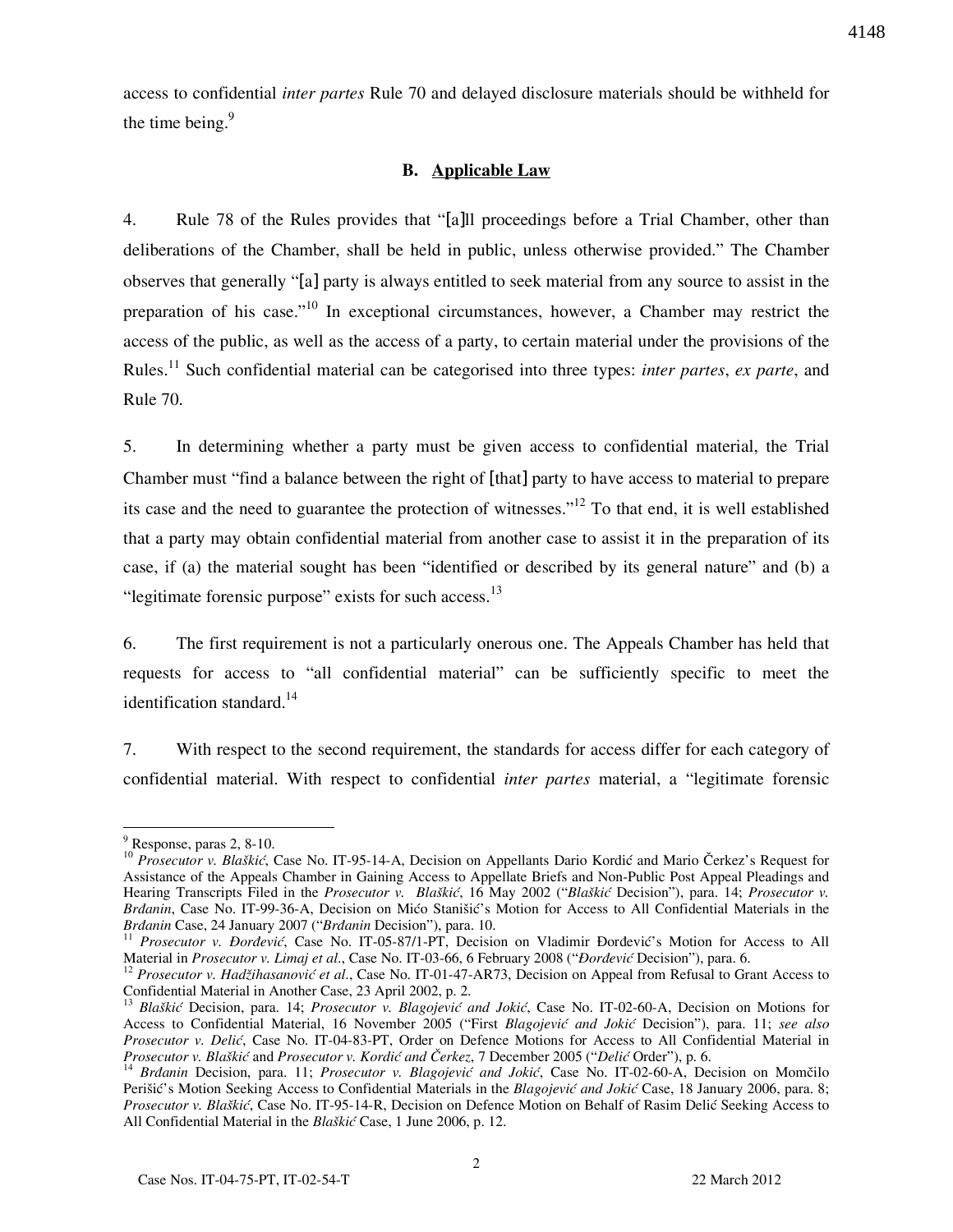4147

purpose" for disclosure in subsequent proceedings will be shown if the applicant can demonstrate that the material is relevant and essential.<sup>15</sup> The relevance of such material may be determined "by showing the existence of a nexus between the applicant's case and the original case from which the material is sought."<sup>16</sup> To establish a nexus, the applicant is required to demonstrate a "geographical, temporal or otherwise material overlap" between the two proceedings.<sup>17</sup> The essential nature of the material, in turn, means that the party seeking it must demonstrate "a good chance that access to this evidence will materially assist the applicant in preparing his case."<sup>18</sup> The standard does not require the applicant to go so far as to establish that the material sought would likely be admissible evidence.<sup>19</sup>

8. With respect to ex parte confidential material, the Appeals Chamber has required an applicant to meet a higher standard in establishing a legitimate forensic purpose for its disclosure. The Appeals Chamber has held that ex parte material is of a "higher degree of confidentiality", as it contains information that has not been disclosed to the other party in that case "because of security interests of a State, other public interests, or privacy interests of a person or institution" and that therefore "the party on whose behalf the *ex parte* status has been granted enjoys a protected degree of trust that the *ex parte* material will not be disclosed."<sup>20</sup>

9. Material can be deemed confidential by virtue of the fact that it has been provided by a state or person subject to restrictions on its use pursuant to Rule 70 of the Rules. In such cases, where an applicant has satisfied the legal standard for access to *inter partes* material, the entity that has provided the material must still be consulted before the material can be given to another accused before the Tribunal, and the material must remain confidential.<sup>21</sup> This is the case even where the Rule 70 provider(s) consented to the use of the material in one or more prior cases.<sup>22</sup>

 $\overline{a}$ <sup>15</sup> See Blaškić Decision, para. 14; First Blagojević and Jokić Decision, para. 11; see also Delić Order, p. 6; *Đorđević* Decision, para. 7.

<sup>&</sup>lt;sup>16</sup> Prosecutor v. Limaj et al., Case No. IT-03-66-A, Decision on Haradinaj Motion for Access, Balaj Motion for Joinder and Balaj Motion for Access to Materials in the Limaj Case, 31 October 2006, para. 7; *Đorđević* Decision, para. 7.

<sup>&</sup>lt;sup>17</sup> See Blaškić Decision, para. 15; *Prosecutor v. Kordić and Čerkez*, Case No. IT-95-14/2-A, Decision on Motion by Hadžihasanović, Alagić and Kubura for Access to Confidential Supporting Material, Transcripts and Exhibits in the Kordić and Čerkez Case, 23 January 2003, p. 4; *Đorđević* Decision, para. 7.

<sup>&</sup>lt;sup>18</sup> First Blagojević and Jokić Decision, para. 11; *Đorđević* Decision, para. 7; Blaškić Decision, para. 14.

<sup>&</sup>lt;sup>19</sup> *Dorđević* Decision, para. 7.

<sup>&</sup>lt;sup>20</sup> Prosecutor v. Simić, Case No. IT-95-9-A, Decision on Defence Motion by Franko Simatović for Access to Transcripts, Exhibits, Documentary Evidence and Motions Filed by the Parties in the Simić et al. Case, 12 April 2005, p. 4; Prosecutor v. Bralo, Case No. IT-95-17-A, Decision on Motions for Access to Ex Parte Portions of the Record on Appeal and for Disclosure of Mitigating Material, 30 August 2006, para. 17; Brdanin Decision, para. 14; Prosecutor v. Krajišnik, Case No. IT-00-39-A, Decision on Motion by Mićo Stanišić for Access to All Confidential Material in the Krajišnik Case, 21 February 2007, p. 5; Prosecutor v. Šainović et al., Case No. IT-05-87-A, Decision on Vlastimir Ðorñević's Motion for Access to Transcripts, Exhibits and Documents, 16 February 2010, para. 10.

<sup>&</sup>lt;sup>21</sup> See Prosecutor v. Blaškić, Case No. IT-95-14-A, Decision on Prosecution's Preliminary Response and Motion for Clarification Regarding the Appeal Chamber's Decision Dated 4 December 2002 on Paško Lubičić's Motion for Access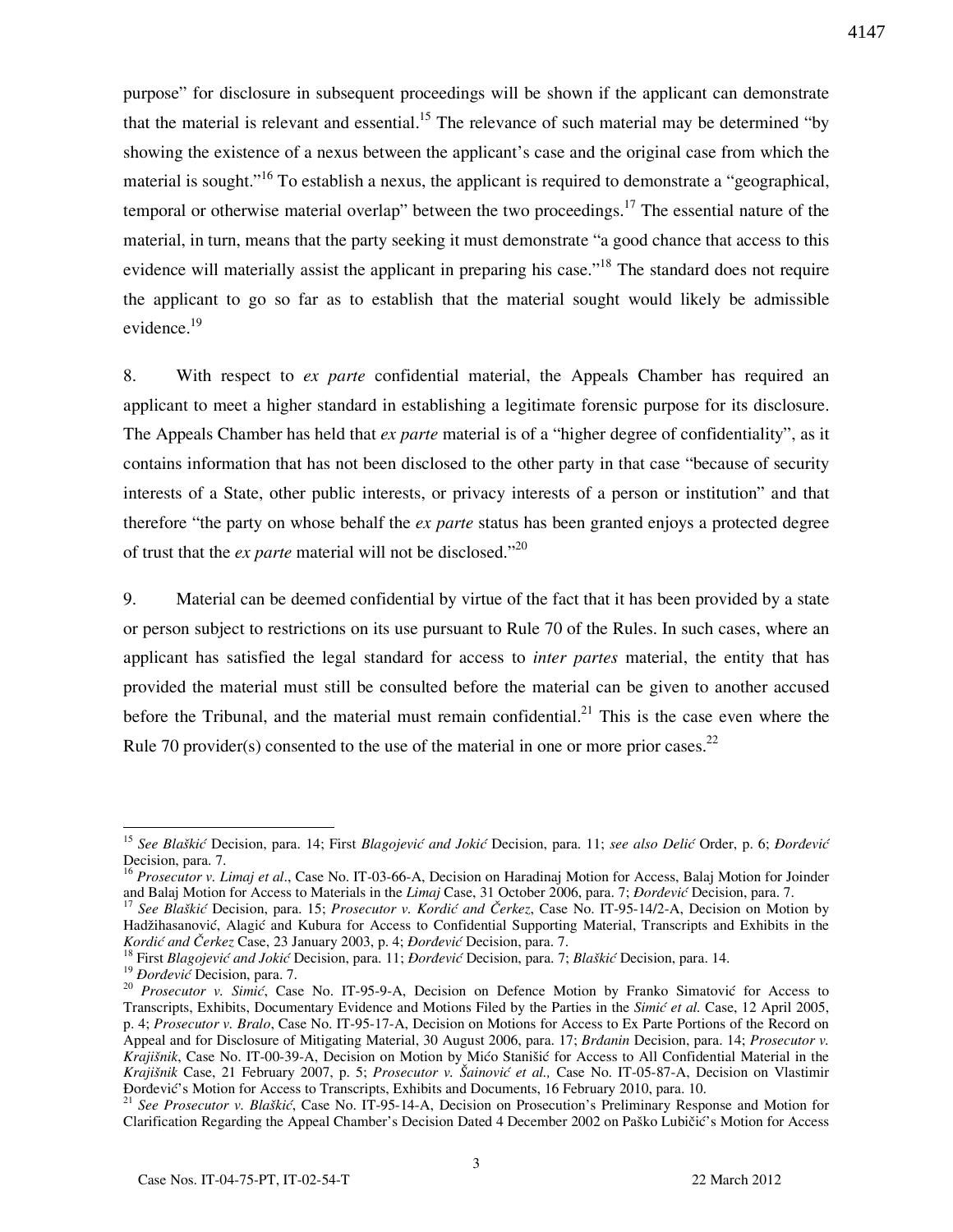10. Pursuant to Rule 75(F)(i) of the Rules, protective measures that have been ordered for a witness or victim in any proceedings before the Tribunal shall continue to have effect *mutatis* mutandis in any other proceedings, unless and until they are rescinded, varied, or augmented.

# C. Discussion

11. As a preliminary matter, the Chamber notes that the Slobodan Milo*š*ević case was terminated. Accordingly, there is no Chamber currently seised of the Slobodan Milo*š*ević case, and thus this Chamber is properly seised of the Motion.<sup>23</sup>

12. Hadžić has requested access to confidential material in the Slobodan Milo*š*ević case, in particular "confidential documents disclosed pursuant to Rule 66(A)(i) of the Rules, transcripts from closed and private sessions, confidential exhibits, and confidential filings."<sup>24</sup> The Chamber accordingly finds that Hadžić has identified the material sought with sufficient particularity.

13. The Slobodan Milo*š*ević case concerns crimes allegedly committed in Croatia, Kosovo, and Bosnia and Herzegovina. The Motion, however, requests confidential material only in relation to crimes allegedly committed in Croatia between 1991 and 1993.<sup>25</sup> The second amended indictment in the Slobodan Milošević case, relating to crimes allegedly committed in Croatia, charges crimes for which Hadžić is also charged.<sup>26</sup> Furthermore, the indictments in both cases allege that Hadžić and Slobodan Milošević were members of a joint criminal enterprise, the purpose of which was the forcible removal of the majority of the Croat and other non-Serb population from certain selfproclaimed regions within the Republic of Croatia, including the Serbian Autonomous District of Krajina and the Serbian Autonomous District of Slavonia, Baranja, and Western Srem.<sup>27</sup> There is significant geographical and temporal overlap between the two cases as they relate to crimes allegedly committed in Croatia. The Chamber therefore finds that Hadžić has shown a legitimate forensic purpose for disclosure of the requested material and that there is a good chance that access

to Confidential Material, Transcripts and Exhibits in the Blaškić Case, 8 March 2004, paras 11-12; *Đorđević* Decision, para. 15; Delić Order, p. 6.

<sup>22</sup> Prosecutor v. Delić, Case No. IT-04-83-PT, Order on Jadranko Prlić's Motion for Access to All Confidential Material in Prosecutor v. Rasim Delić, 2 December 2005, p. 4.

<sup>&</sup>lt;sup>23</sup> See Prosecutor v. Vlastimir Đorđević, Case No. IT-05-87/1-PT & IT-03-66, Decision on Vlastimir Đorđević's Motion for Access to all Material in *Prosecutor v. Limaj et al.*, Case No. IT-03-66. 6 February 2008, para. 1; Prosecutor v. Vlastimir Đorđević, Case No. IT-05-87/1-PT & IT-02-54, Decision on Vlastimir Đorđević's Motion for Access to Transcripts, Exhibits and Documents in Prosecutor v. Slobodan Milošević, Case No. IT-02-54, 6 February 2008, para. 1.

 $24$  Motion, para. 3. <sup>25</sup> Motion, para. 2.

<sup>26</sup> Prosecutor v. Slobodan Milo*š*ević, Case No. IT-02-54, Second Amended Indictment, 28 July 2004 ("Milo*š*ević Indictment"), paras 6-7, 19, 49, 50-59, 64, 67, 71; First Amended Indictment, paras 5-7. 10, 24-30, 32, 34-37, 41, 44, 47.

 $^{27}$  Milošević Indictment, paras 6-7, 19; First Amended Indictment, paras 5-7, 10.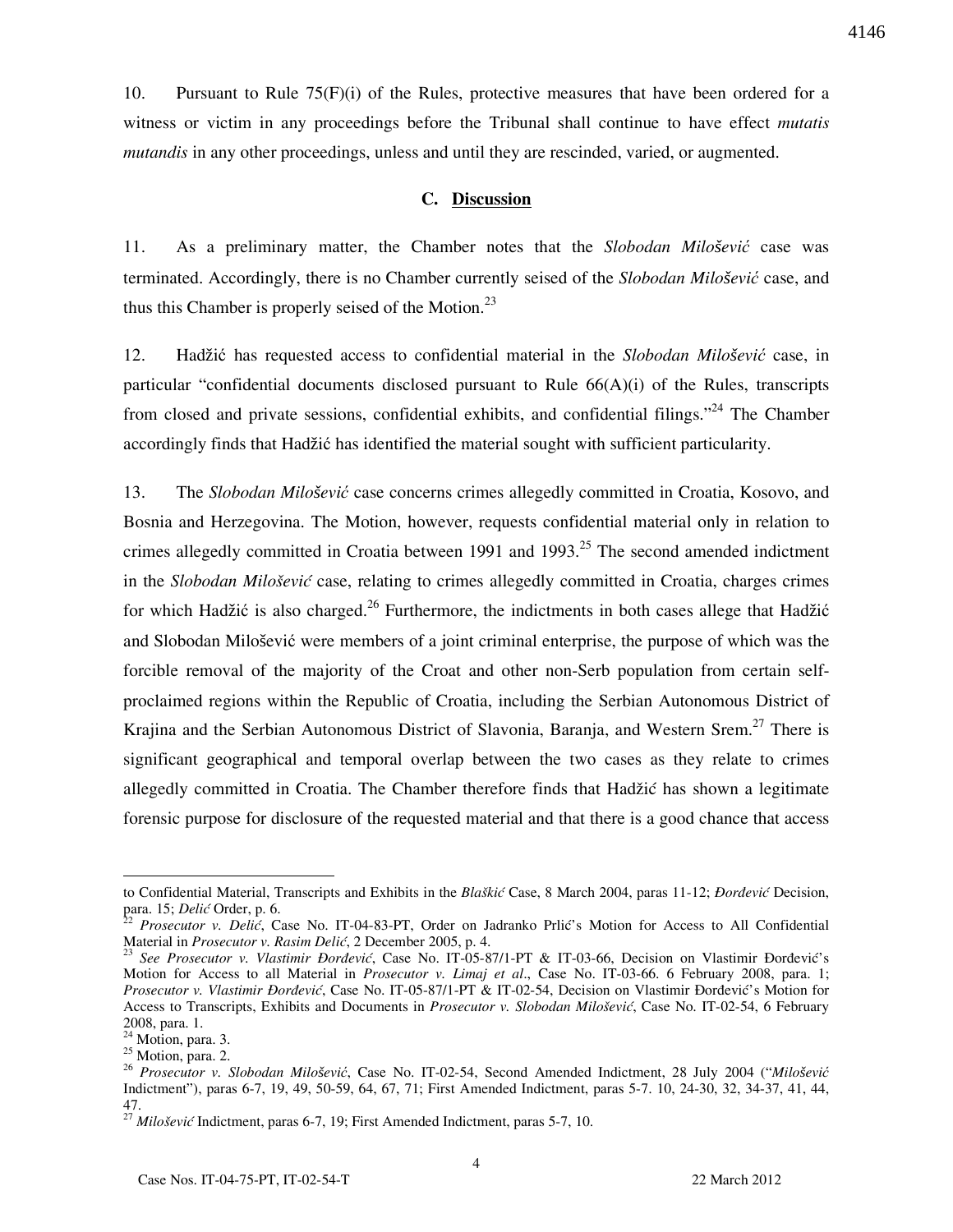to confidential inter partes material in the Slobodan Milo*š*ević case relating to Croatia will materially assist Hadžić in the preparation of his case.

14. Although Hadžić requests access to all confidential material, which in the Slobodan Milo*š*ević case would encompass ex parte material, he makes no specific submission that he requires confidential ex parte material nor does he attempt to satisfy the threshold applicable to requests for access to such material. The Trial Chamber therefore will not order that he have access to such material.

15. The Prosecution wishes to exclude certain confidential *inter partes* material, namely materials relating to Slobodan Milošević's death or general health, protective measures, subpoenas, memoranda concerning witness scheduling, procès verbaux, safe conduct certificates, scheduling orders, orders concerning appearances to give testimony, and redaction of the public transcript and public broadcast of a hearing.<sup>28</sup> The Chamber considers that most of these materials are indeed of little or no evidentiary value to Hadžić, the exception being material related to protective measures.<sup>29</sup> The Chamber also finds, *proprio motu*, that material relating to conditions of detention and the remuneration or assignment of counsel have little or no evidentiary value to Hadžić. Accordingly, the Chamber shall not order the Registry to disclose to Hadžić the confidential and inter partes material relating to (a) Slobodan Milošević's health (including medical reports after his death), (b) memoranda concerning witness scheduling, (c) procès verbaux, (d) safe conduct certificates, (e) scheduling orders, (f) subpoenas, (g) orders concerning appearances to give testimony, (h) redaction of the public transcript and public broadcast of a hearing, (i) conditions of detention, and (j) remuneration or assignment of counsel. All other types of confidential *inter partes* filings relating to the Croatia phase of the case shall be disclosed.

16. Confidential *inter partes* material requested by Hadžić might fall into the category of Rule 70 material. In respect of such material, if any, the Chamber will order the Prosecution to seek the consent of the Rule 70 provider(s) before it can be disclosed to Hadžić.

17. Certain witnesses in the Slobodan Milo*š*ević case may testify in the present case. The protective measures granted to these witnesses, including protective measures of delayed disclosure, continue to have effect in the present case. The Chamber has already authorised the Prosecution, when making disclosure of materials under Rule  $66(A)(ii)$  of the Rules, to withhold from Hadžić the identities of witnesses who have been granted the protective measures of delayed disclosure or

<sup>&</sup>lt;sup>28</sup> Response, para. 10.

<sup>&</sup>lt;sup>29</sup> See Prosecutor v. Radovan Karadžić, Case No. IT-95-5/18-T, Decision on Zdravko Tolimir's Motion for Disclosure of Confidential Materials from the Karadžić Case, 12 January 2012, para. 19.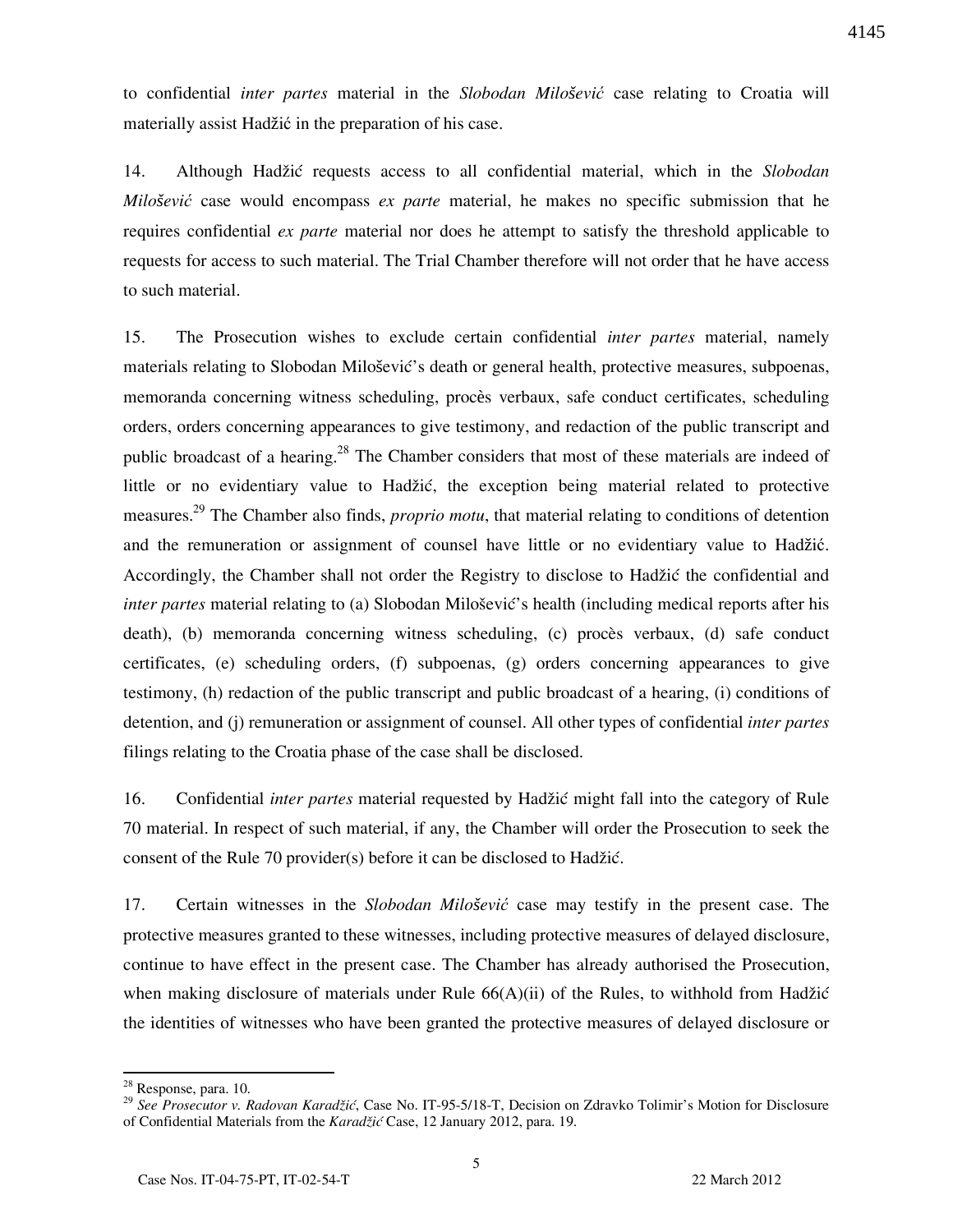for whom the Prosecution will apply for delayed disclosure.<sup>30</sup> Accordingly, the Chamber considers that Hadžić should not be given immediate access to materials relating to any witness who has been granted delayed disclosure or to any witness for whom delayed disclosure may be sought, until such time as the Chamber has issued further orders in relation to these witnesses.

18. Due to the fact that the Slobodan Milo*š*ević case is closed, the Chamber will order the Prosecution to identify the material to which Hadžić is to be granted access.<sup>31</sup> Any issues in relation to Rule 70 material provided to the Defence in the Slobodan Milo*š*ević case that are identified by the Prosecution can be brought to the attention of the Chamber if necessary and on a case-by-case basis.

## D. Disposition

19. Accordingly, for all the foregoing reasons, the Trial Chamber, pursuant to Rules 54, 69, 70, 75, and 78 of the Rules, hereby GRANTS the Motion in part and:

- (a) ORDERS the Prosecution to identify for the Registry the following confidential inter partes material relating to the Croatia phase of the Slobodan Milo*š*ević case for disclosure to Hadžić, which are not subject to Rule 70 of the Rules or delayed disclosure:
	- i. confidential documents disclosed pursuant to Rule  $66(A)(i)$  of the Rules;
	- ii. transcripts from all closed and private sessions;
	- iii. confidential exhibits; and
	- iv. confidential filings, excluding material related to (a) Slobodan Milošević's health (including medical reports after his death), (b) memoranda concerning witness scheduling, (c) procès verbaux, (d) safe conduct certificates, (e) scheduling orders, (f) subpoenas, (g) orders concerning appearances to give testimony, (h) redaction of the public transcript and public broadcast of a hearing, (i) conditions of detention, and (j) remuneration or assignment of counsel.
- (b) ORDERS the Prosecution to determine which of the material outlined in sub-paragraph (a) above is subject to the provisions of Rule 70 of the Rules, and to contact the providers of

<sup>&</sup>lt;sup>30</sup> Decision on Prosecution Second Motion for Protective Measures for Victims and Witnesses and Documentary Evidence, 30 November 2011, para. 12.

 $31$  See Prosecutor v. Radovan Karadžić, Case No. IT-95-5/18-PT, Decision on Motion for Access to Confidential Materials in Completed Cases, 5 June 2009, para. 33(c).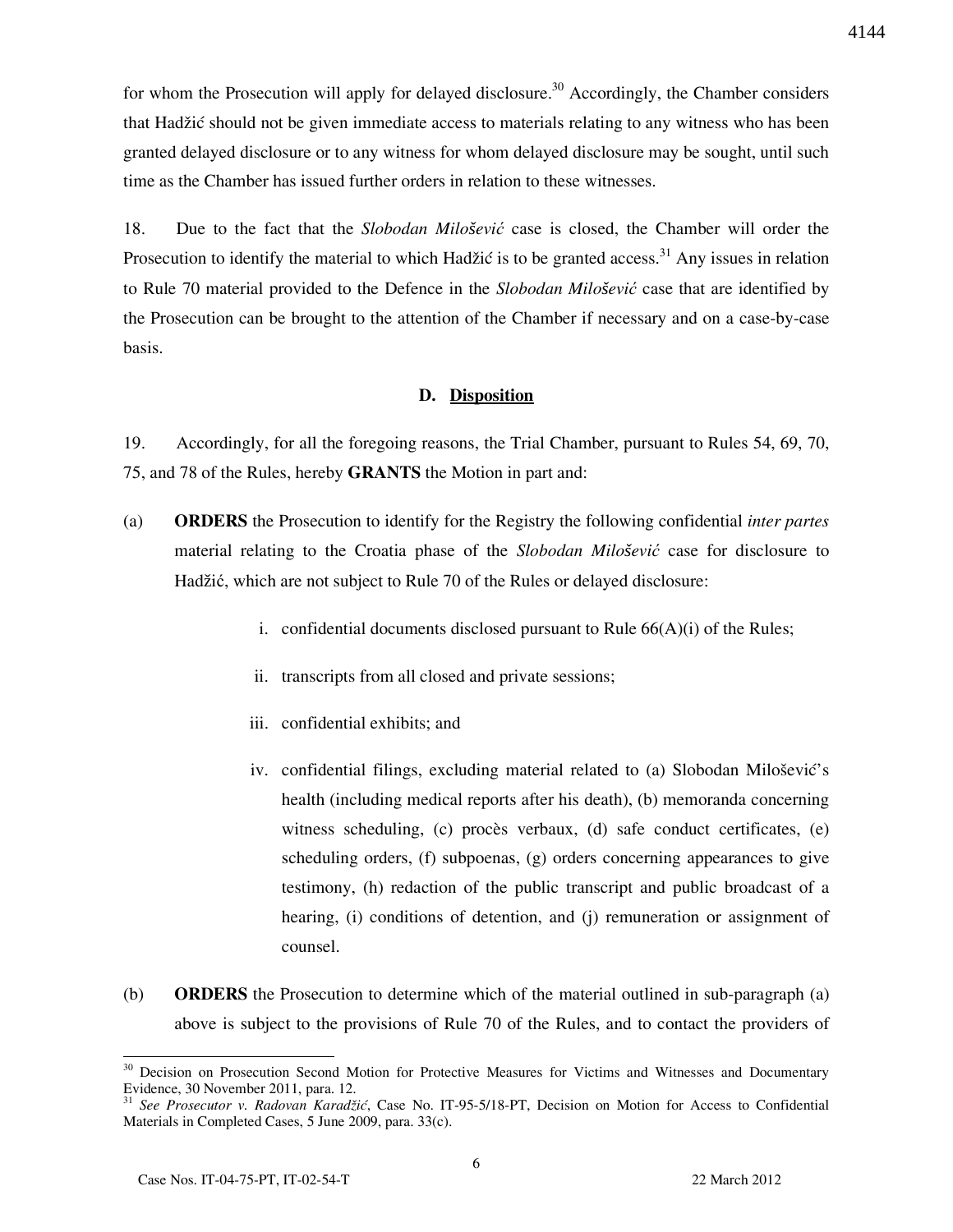such material to seek their consent for its disclosure to Hadžić, and where Rule 70 providers consent to such disclosure, to notify the Registry of such consent.

- (c) ORDERS the Prosecution to determine which material outlined in sub-paragraph (a) above may be subject to the protective measure of delayed disclosure, and thereafter to notify the Registry of when such material can be disclosed to Hadžić.
- (d) REQUESTS that the Registry withhold disclosure of any material subject to Rule 70 of the Rules until such time as the Prosecution informs the Registry that consent for disclosure has been obtained, even in respect of those providers who have consented to the use of the relevant material in a prior case. Where consent cannot be obtained from the provider(s) of any material subject to Rule 70 of the Rules, the material shall not be disclosed.
- (e) REQUESTS that the Registry withhold disclosure to Hadžić of any material subject to delayed disclosure, as described in sub-paragraph (c) above, until such time as the Prosecution informs the Registry that such material can be disclosed to Hadžić.
- (f) REQUESTS the Registry to disclose to Hadžić:
	- i. the confidential inter partes and non-Rule 70 material once it has been identified by the Prosecution in accordance with sub-paragraph (a) above;
	- ii. Rule 70 material once the Prosecution has identified such material and informed the Registry of the consent of the Rule 70 provider(s) in accordance with sub-paragraphs (a) and (b); and
	- iii. material subject to delayed disclosure, once the Prosecution has informed the Registry that such material can be disclosed to Hadžić.
- (g) ORDERS that no confidential ex parte material from the Slobodan Milo*š*ević case be disclosed to Hadžić.
- (h) ORDERS that Hadžić, as well as his defence team, and any employees who have been instructed or authorised by him ("Hadžić Defence"), shall not disclose to the public any confidential material disclosed from the Slobodan Milo*š*ević case, including witness identities, whereabouts, statements, transcripts, or exhibits, except to the limited extent that such disclosure is directly and specifically necessary for the preparation and presentation of his case.

4143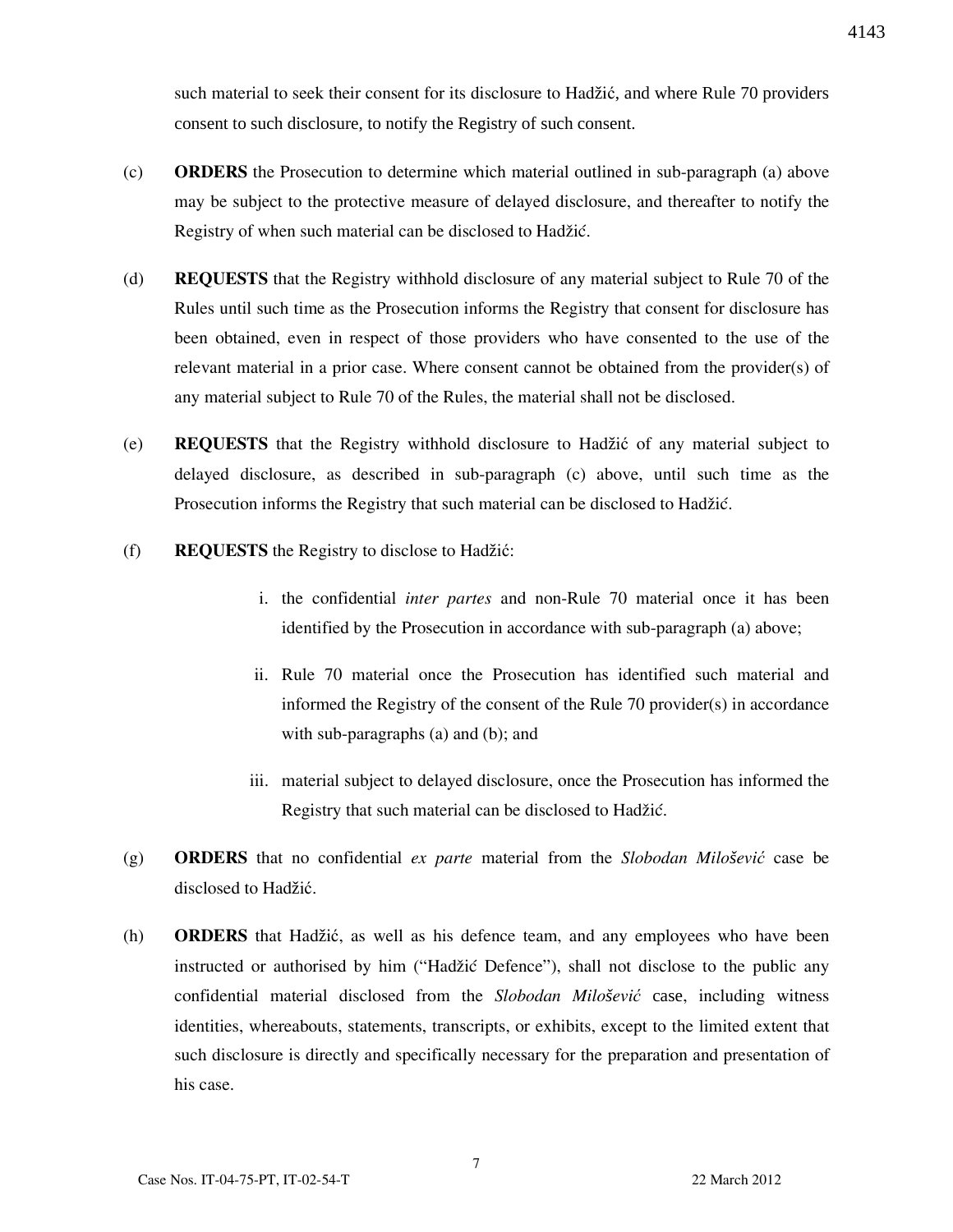- i. If the Hadžić Defence finds it directly and specifically necessary to make disclosures pursuant to this limited purpose, they shall inform each person among the public to whom non-public material or information is shown or disclosed that such person is not to copy, reproduce, or publicise such material or information, and is not to show, disclose, or convey it to any other person. If provided with the original or any copy or duplicate of such material or information, such person shall return it to the Hadžić Defence when continued possession of the material or information is no longer necessary for the preparation and presentation of the case. The Hadžić Defence shall maintain a list of persons to whom the material is disclosed, recording the name of the persons, a description of the material disclosed, and the dates of both disclosure and return of the material.
- ii. For the purposes of this decision, the "public" means all persons, including corporations; governments and organs/departments thereof; organisations; entities; associations; groups; family members, friends, and associates of Goran Hadžić; accused and defence counsel in other proceedings before the Tribunal (and/or national courts); and the media. However, for purposes of this decision, the "public" does not mean Judges of the Tribunal; staff of the Registry and the Office of the Prosecutor; Goran Hadžić himself; or members of the Hadžić Defence.
- iii. Should a member of the Hadžić Defence who is authorised to have access to confidential material withdraw or otherwise leave the defence team, any confidential material to which access has been granted and that remains in his or her possession shall be handed over to the person serving as Lead Counsel for the Hadžić Defence at that time.
- (i) ORDERS that nothing in this Decision shall affect the disclosure obligations of the Prosecution under Rules 66 and 68 of the Rules.
- (j) **RECALLS** that, pursuant to Rule  $75(F)(i)$  of the Rules, any protective measures that have been ordered in respect of a witness in the Slobodan Milo*š*ević case shall continue to have effect in the present case, except in so far as they have been varied in accordance with this decision.